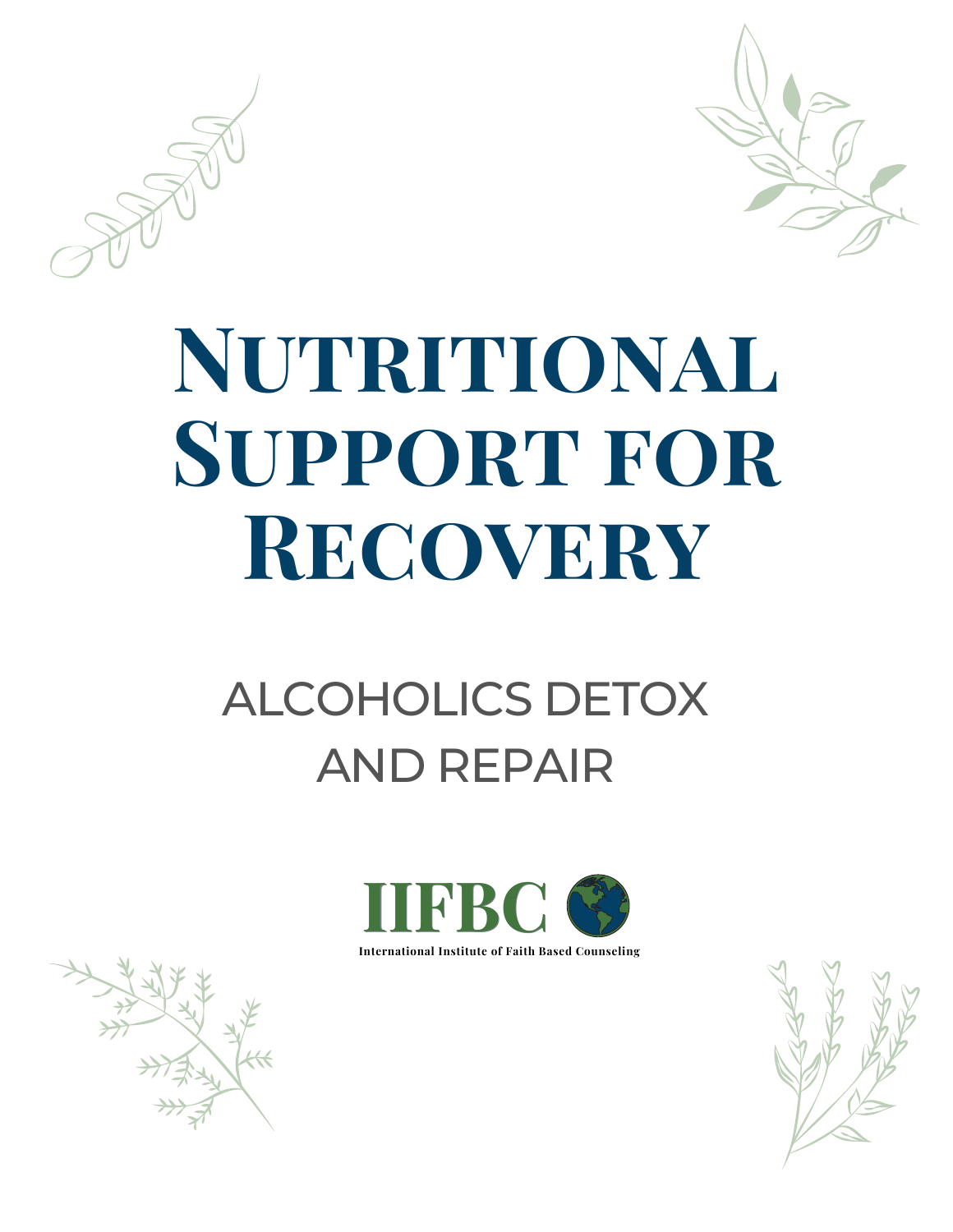### **Nutritional Support for Recovery**

#### ALCOHOLICS DETOX AND REPAIR

This material is intended to provide the reader with informational purposes only. Copyright © 2022, International Institute of Faith Based Counseling. All rights reserved. No part of this publication may be reproduced, stored, in a retrieval system or transmitted in any form by any means, electronic, mechanical, photocopying, recording, or otherwise, without prior written permission of Life Training Institute (International Institute of Faith Based Counseling), and its authors.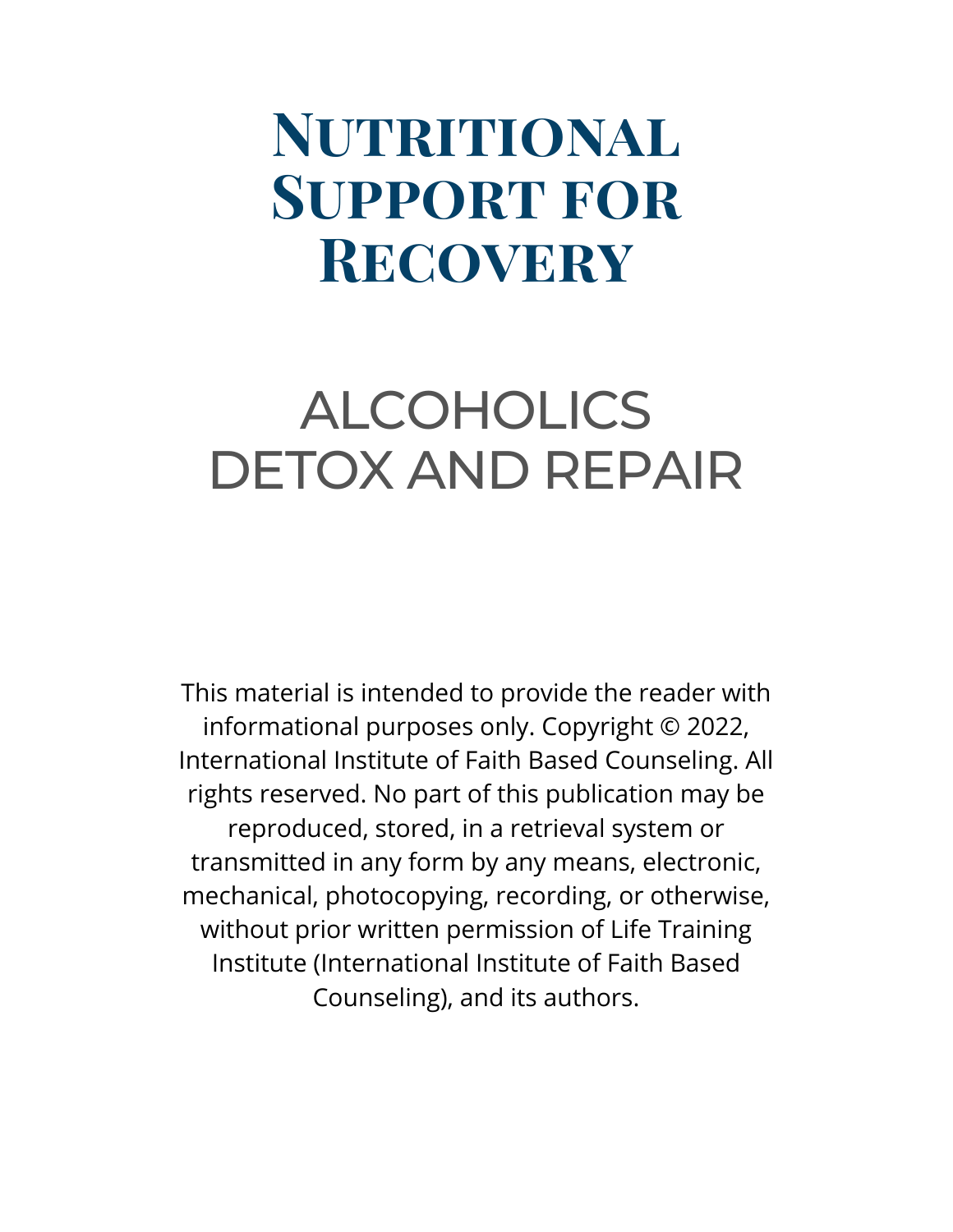#### ALCOHOLICS DETOX AND REPAIR

SUPPLEMENTS WILL LAST FOR ONE MONTH AND THEN YOU SHOULD RE-EVALUATE.

| <b>Supplement</b><br><b>Type</b> | <b>Name &amp; Order</b><br><b>Code</b>                                 | <b>How to</b><br><b>Take</b>                                                                    |
|----------------------------------|------------------------------------------------------------------------|-------------------------------------------------------------------------------------------------|
| <b>Basic Multiple</b>            | Maxxum 3 (90 caps)<br>Karuna #1103                                     | 2 per meal $=$<br>$6$ /day                                                                      |
| Vitamin C                        | C-1000 (120 caps)<br>Karuna #1210                                      | 1 - breakfast, 1 -<br>$lunch, 2-dinner =$<br>4/day (If diarrhea<br>develops, reduce<br>amount.) |
| <b>Fish Oil</b>                  | MegaEPA (90 caps)<br>Karuna #4106                                      | 1 per meal = $3$ /day                                                                           |
| 5HTP                             | $5HTP$ (30 caps) $\times 2$<br>Karuna #8101                            | 1 with dinner, 1 at<br>bedtime                                                                  |
| Prozac, Paxil, or Zoloft.)       | (Be evaluated if you are taking a serotonin reuptake inhibitor-such as |                                                                                                 |

Tyrosine Tyrosine (100 caps) Douglas Labs TYR

11 cap upon arising,1 cap at 10 am,1 cap at 3 pm= (2400mg/day)

*(Do not take if you are pregnant, have extremely high blood pressure, grave's disease, constant migraine, schizophrenic, have severe liver damage, have PKU, have panic attacks, have melanoma, or on an MAO antidepressant.)*